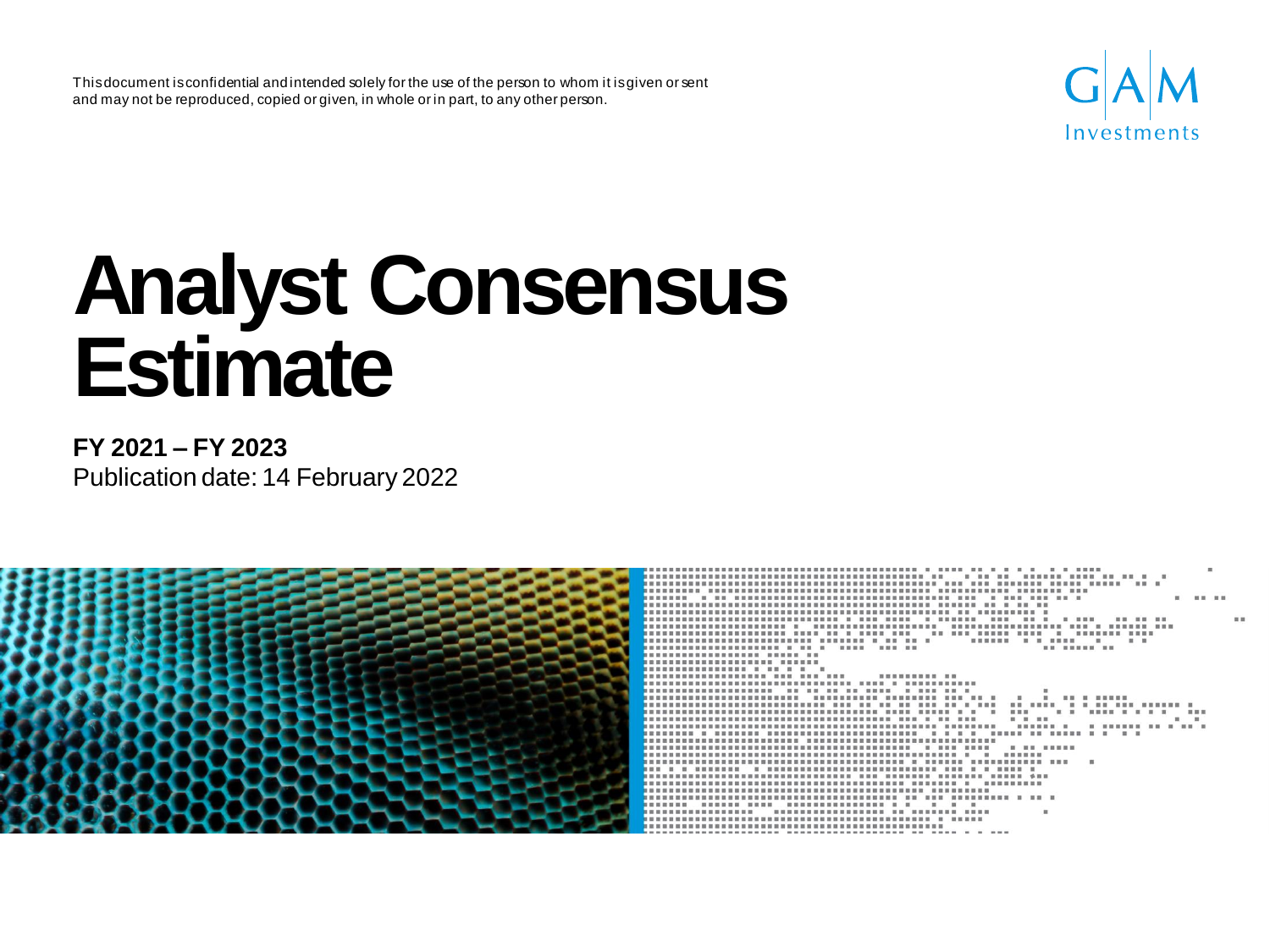## **Overview Analyst Consensus Estimate**



## FY 2021 – FY 2023

| Total number of analysts dovering GAM: 4<br>Number of analysts providing estimates: 3 | Analyst consensus FY 2021e |                     |                  |                   | Analyst consensus FY 2022e |                     |                  |                   | Analyst consensus FY 2023e |                     |                  |                   |
|---------------------------------------------------------------------------------------|----------------------------|---------------------|------------------|-------------------|----------------------------|---------------------|------------------|-------------------|----------------------------|---------------------|------------------|-------------------|
| <b>GAM</b>                                                                            | <b>Mean</b>                | Median <sup>1</sup> | Low <sup>1</sup> | High <sup>1</sup> | Mean <sup>1</sup>          | Median <sup>1</sup> | Low <sup>1</sup> | High <sup>1</sup> | <b>Mean</b>                | Median <sup>1</sup> | Low <sup>1</sup> | High <sup>1</sup> |
|                                                                                       |                            |                     |                  |                   |                            |                     |                  |                   |                            |                     |                  |                   |
| Net management fees and commissions                                                   | 209.4                      | 209.3               | 208.0            | 210.8             | 203.4                      | 204.0               | 198.3            | 207.8             | 211.2                      | 207.6               | 207.0            | 219.1             |
| Net performance fees                                                                  | 19.7                       | 20.2                | 18.0             | 21.0              | 9.3                        | 8.0                 | 7.8              | 12.0              | 9.8                        | 9.0                 | 8.3              | 12.0              |
| Net fee and commission income                                                         | 229.1                      | 229.0               | 227.3            | 231.0             | 212.6                      | 215.6               | 206.3            | 216.0             | 221.0                      | 219.0               | 216.6            | 227.4             |
| Net other income / (expenses)                                                         | (5.1)                      | (4.0)               | (7.7)            | (3.7)             | (2.0)                      | (2.0)               | (4.0)            | 0.0               | (2.0)                      | (2.0)               | (4.0)            | 0.0               |
| Income                                                                                | 224.0                      | 223.6               | 223.3            | 225.0             | 210.6                      | 212.0               | 206.3            | 213.6             | 219.0                      | 216.6               | 215.0            | 225.4             |
| Personnel expenses                                                                    | 145.1                      | 144.1               | 143.2            | 148.0             | 132.0                      | 130.2               | 127.9            | 138.0             | 130.6                      | 133.0               | 122.8            | 136.0             |
| Fixed personnel expenses                                                              | 107.9                      | 106.0               | 105.8            | 112.0             | 101.9                      | 99.0                | 98.7             | 108.0             | 100.5                      | 100.0               | 95.5             | 106.0             |
| Variable personnel expenses                                                           | 37.2                       | 37.2                | 36.0             | 38.3              | 30.1                       | 30.0                | 28.9             | 31.5              | 30.1                       | 30.0                | 27.3             | 33.0              |
| General expenses                                                                      | 70.0                       | 69.0                | 68.8             | 72.3              | 65.2                       | 64.4                | 64.0             | 67.2              | 62.7                       | 61.0                | 59.4             | 67.8              |
| Depreciation and amortisation                                                         | 17.8                       | 17.8                | 17.6             | 18.0              | 17.4                       | 17.6                | 16.5             | 18.0              | 17.6                       | 17.6                | 17.1             | 18.0              |
| <b>Expenses</b>                                                                       | 232.9                      | 233.3               | 230.5            | 235.0             | 214.6                      | 214.9               | 208.8            | 220.0             | 210.9                      | 215.0               | 199.3            | 218.5             |
| Underlying profit / (loss) before taxes                                               | (9.0)                      | (9.7)               | (10.0)           | (7.2)             | (3.9)                      | (2.5)               | (8.0)            | (1.3)             | 8.1                        | 6.9                 | 0.0              | 17.3              |
| Underlying income taxes                                                               | 4.1                        | 4.8                 | 2.5              | 5.0               | (0.1)                      | 0.0                 | (2.1)            | 1.7               | 2.3                        | 1.6                 | 0.0              | 5.2               |
| Underlying net profit / (loss)                                                        | (13.1)                     | (14.5)              | (15.0)           | (9.7)             | (3.8)                      | (3.0)               | (8.0)            | (0.4)             | 5.8                        | 5.3                 | 0.0              | 12.1              |
| Operating margin                                                                      | (2.3%)                     | (2.6%)              | (4.4%            | 0.2%              | (1.6%)                     | (1.3%               | (3.8%)           | 0.3%              | 3.9%                       | 3.9%                | 0.0%             | 7.9%              |
| Diluted underlying earnings per share (CHF)                                           | (0.06)                     | (0.06)              | (0.09)           | (0.02)            | (0.02)                     | (0.02)              | (0.03)           | (0.02)            | 0.03                       | 0.03                | 0.00             | 0.06              |
| Compensation ratio                                                                    | 63.7%                      | 63.0%               | 62.4%            | 65.8%             | 62.5%                      | 62.0%               | 60.4%            | 65.1%             | 59.5%                      | 58.5%               | 56.7%            | 63.3%             |
| Underlying effective tax rate                                                         | (17.6%)                    | (17.6%)             | (35.1%           | 0.0%              | (62.1%)                    | (62.1%)             | (124.2%)         | 0.0%              | 17.5%                      | 22.5%               | 0.0%             | 30.0%             |
| Diluted weighted avg number of shares outstanding                                     | 157.8                      | 156.1               | 156.0            | 161.3             | 157.8                      | 156.2               | 156.0            | 161.3             | 157.8                      | 156.0               | 156.0            | 161.3             |
| Dividend per share (CHF) for financial year                                           | 0.00                       | 0.00                | 0.00             | 0.00              | 0.03                       | 0.00                | 0.00             | 0.10              | 0.05                       | 0.00                | 0.00             | 0.15              |
|                                                                                       |                            |                     |                  |                   |                            |                     |                  |                   |                            |                     |                  |                   |
| <b>Investment Management</b>                                                          | <b>Mean</b>                | Median <sup>1</sup> | Low <sup>1</sup> | High <sup>1</sup> | <b>Mean</b>                | Median <sup>1</sup> | Low <sup>1</sup> | High <sup>1</sup> | <b>Mean</b>                | Median <sup>1</sup> | Low <sup>1</sup> | High <sup>1</sup> |
|                                                                                       |                            |                     |                  |                   |                            |                     |                  |                   |                            |                     |                  |                   |

| Net management fees and commissions   | 176.9  | 177.0         | 176.0  | 177.6             | 174.2 | 176.0               | 168.4            | 178.1             | 181.2 | 179.0         | 176.5 | 188.0             |
|---------------------------------------|--------|---------------|--------|-------------------|-------|---------------------|------------------|-------------------|-------|---------------|-------|-------------------|
| Net performance fees                  | 19.7   | 20.2          | 18.0   | 21.0              | 9.3   | 8.0                 | 7.8              | 12.0              | 9.8   | 9.0           | 8.3   | 12.0              |
| Net fee and commission income         | 196.6  | 197.8         | 194.0  | 198.0             | 183.4 | 185.9               | 176.4            | 188.0             | 190.9 | 191.0         | 185.5 | 196.2             |
| Period-end AuM (CHF bn)               | 33.3   | 33.7          | 32.4   | 33.9              | 34.8  | 34.9                | 33.6             | 35.8              | 36.1  | 35.6          | 34.9  | 37.9              |
| Average AuM (CHF bn)                  | 34.4   | 34.4          | 34.3   | 34.5              | 34.1  | 34.4                | 33.0             | 34.8              | 35.5  | 34.9          | 34.6  | 36.9              |
| Net flows (CHF bn)                    | (3.8)  | (4.0)         | (4.1)  | (3.2)             | 0.8   | 1.1                 | 0.0              | 1.4               | 0.9   | 1.3           | 0.0   | 1.4               |
| Market movement. FX and other effects | 1.5    | 1.9           | 0.6    | 2.0               | 0.6   | 0.7                 | 0.1              | 1.0               | 0.5   | 0.7           | 0.0   | 0.7               |
| Total fee margin (bps)                | 56.8   | 56.7          | 56.5   | 57.3              | 53.8  | 53.5                | 53.4             | 54.7              | 53.9  | 53.6          | 53.2  | 54.7              |
| Management fee margin (bps)           | 51.4   | 51.5          | 51.3   | 51.5              | 51.1  | 51.2                | 51.0             | 51.3              | 51.1  | 51.0          | 51.0  | 51.3              |
|                                       |        |               |        |                   |       |                     |                  |                   |       |               |       |                   |
| <b>Private Labelling</b>              | Mean   | <b>Median</b> | Low    | High <sup>1</sup> | Mean  | Median <sup>1</sup> | Low <sup>1</sup> | High <sup>1</sup> | Mean  | <b>Median</b> | Low   | High <sup>1</sup> |
|                                       |        |               |        |                   |       |                     |                  |                   |       |               |       |                   |
| Net management fees and commissions   | 32.5   | 33.2          | 31.0   | 33.3              | 29.2  | 29.7                | 28.0             | 29.9              | 30.1  | 31.1          | 28.0  | 31.1              |
| Period-end AuM (CHF bn)               | 68.5   | 68.8          | 67.6   | 69.1              | 70.2  | 69.7                | 69.1             | 71.9              | 72.6  | 73.1          | 69.1  | 75.5              |
| Average AuM (CHF bn)                  | 82.0   | 84.2          | 77.6   | 84.3              | 69.4  | 69.1                | 68.6             | 70.4              | 71.4  | 71.4          | 69.1  | 73.7              |
| Net flows (CHF bn)                    | (21.6) | (21.5)        | (22.0) | (21.3)            | 1.8   | 2.0                 | 0.0              | 3.4               | 1.9   | 2.1           | 0.0   | 3.6               |
| Market movement, FX and other effects | 4.0    | 4.0           | 3.5    | 4.5               | 0.0   | 0.0                 | 0.0              | 0.0               | 0.5   | 0.0           | 0.0   | 1.4               |
| Management fee margin (bps)           | 4.0    | 4.0           | 3.9    | 4.0               | 4.2   | 4.2                 | 4.1              | 4.4               | 4.2   | 4.2           | 4.1   | 4.4               |

<sup>1</sup> Values are not adding up for medan, low and high as the respective data points from all analyst estimates available per line item are taken into account. <sup>2</sup> FY24 consensus figures are based only on 1 analy st estimate, GAM IR does not believe this is sufficient to constitute a consensus figure, thus this was not made available.